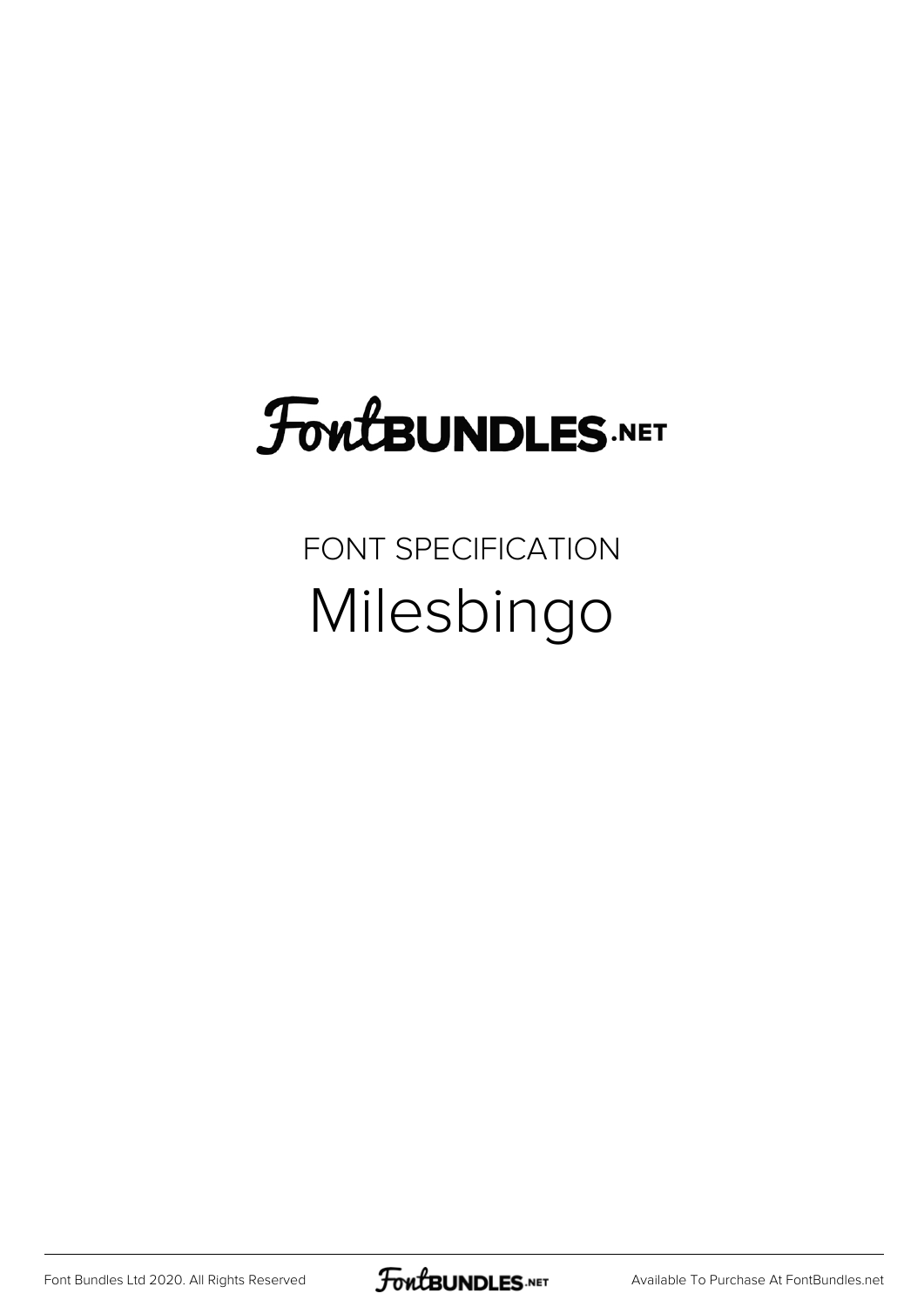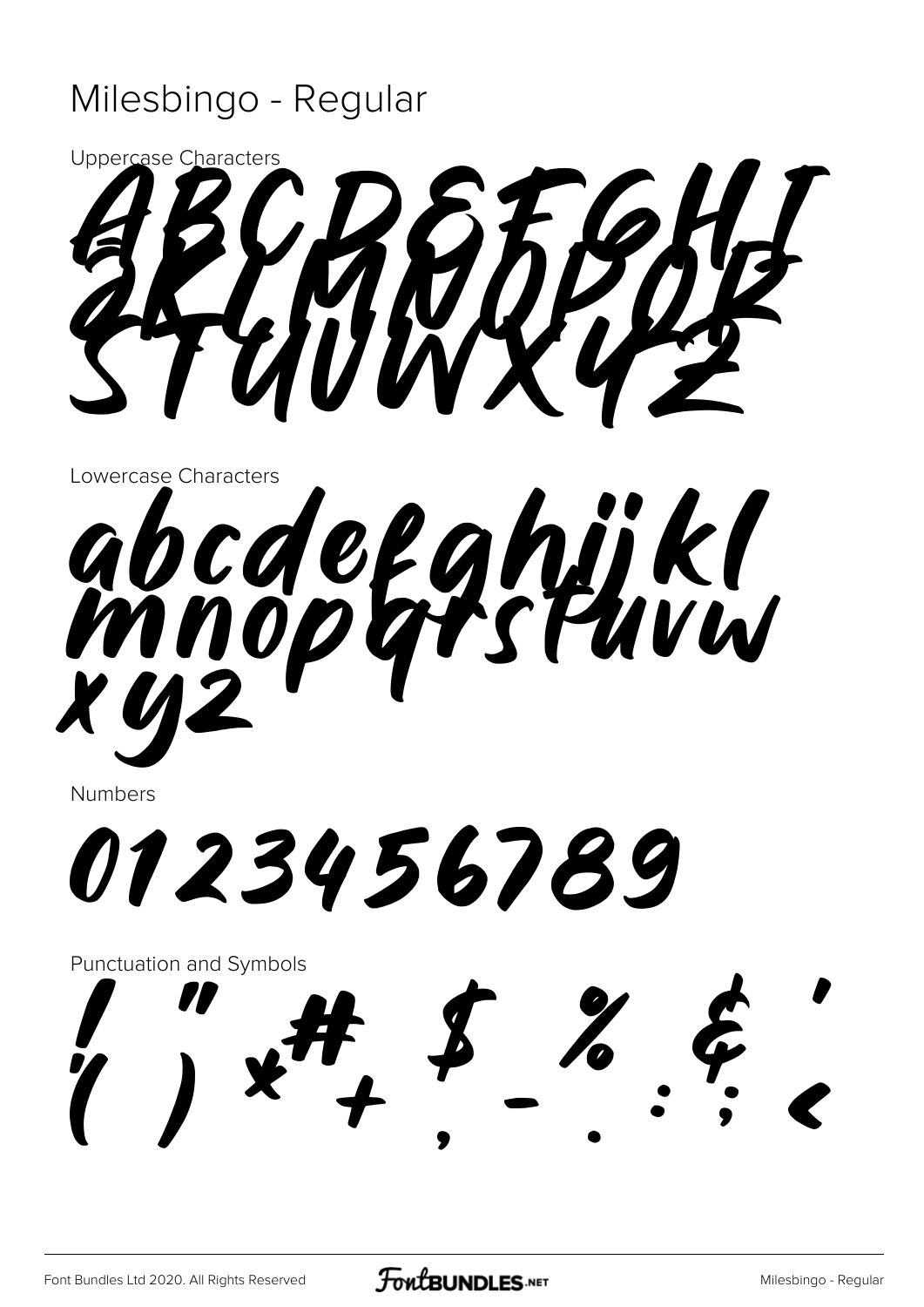$\frac{1}{2}$  ).  $\frac{7}{9}$   $\frac{1}{8}$   $\frac{1}{10}$ 

All Other Glyphs

AAAAAAAECE ÉÊË T T T T ĐỮ ÒÓÔÔÖרÜÜ

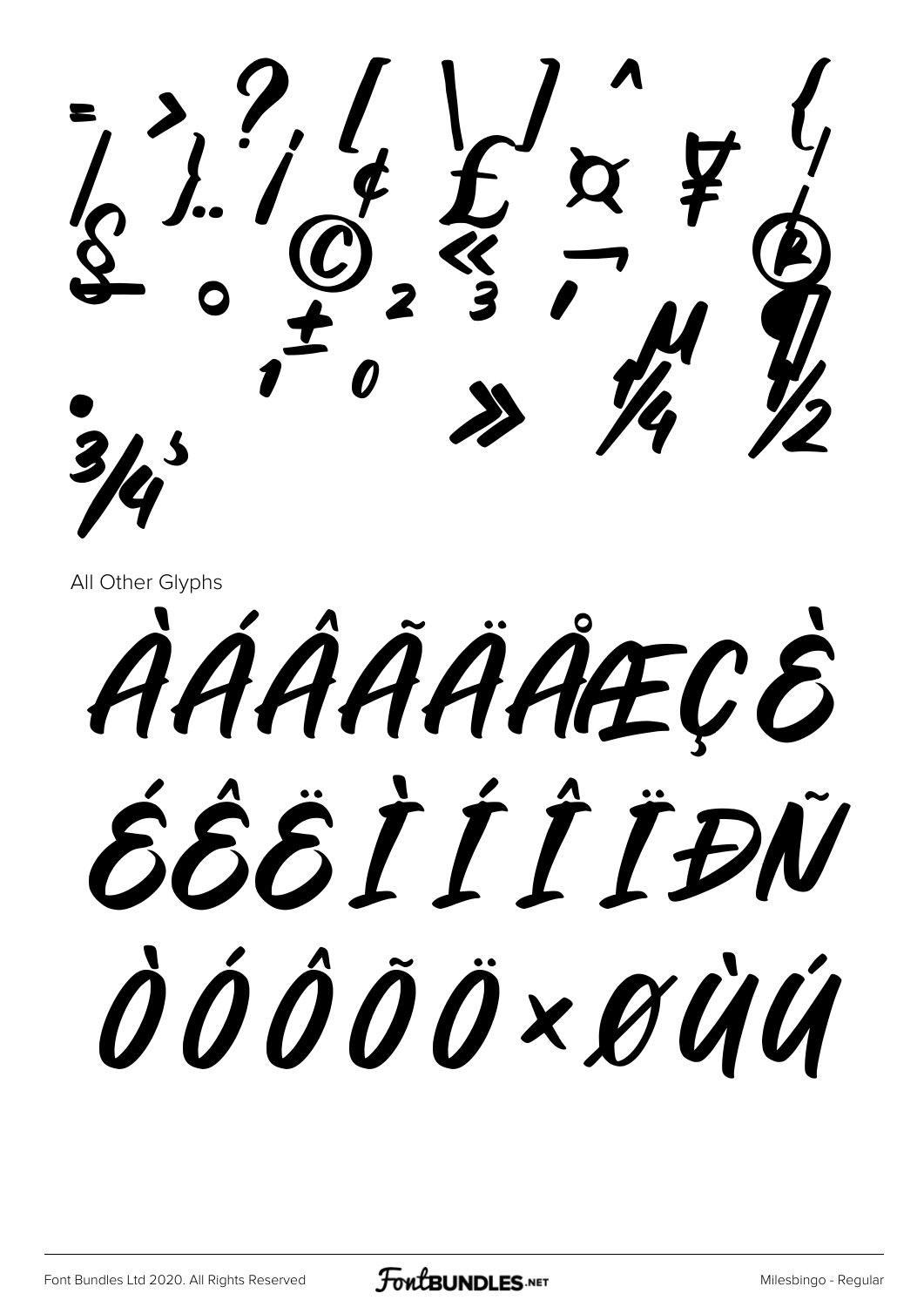